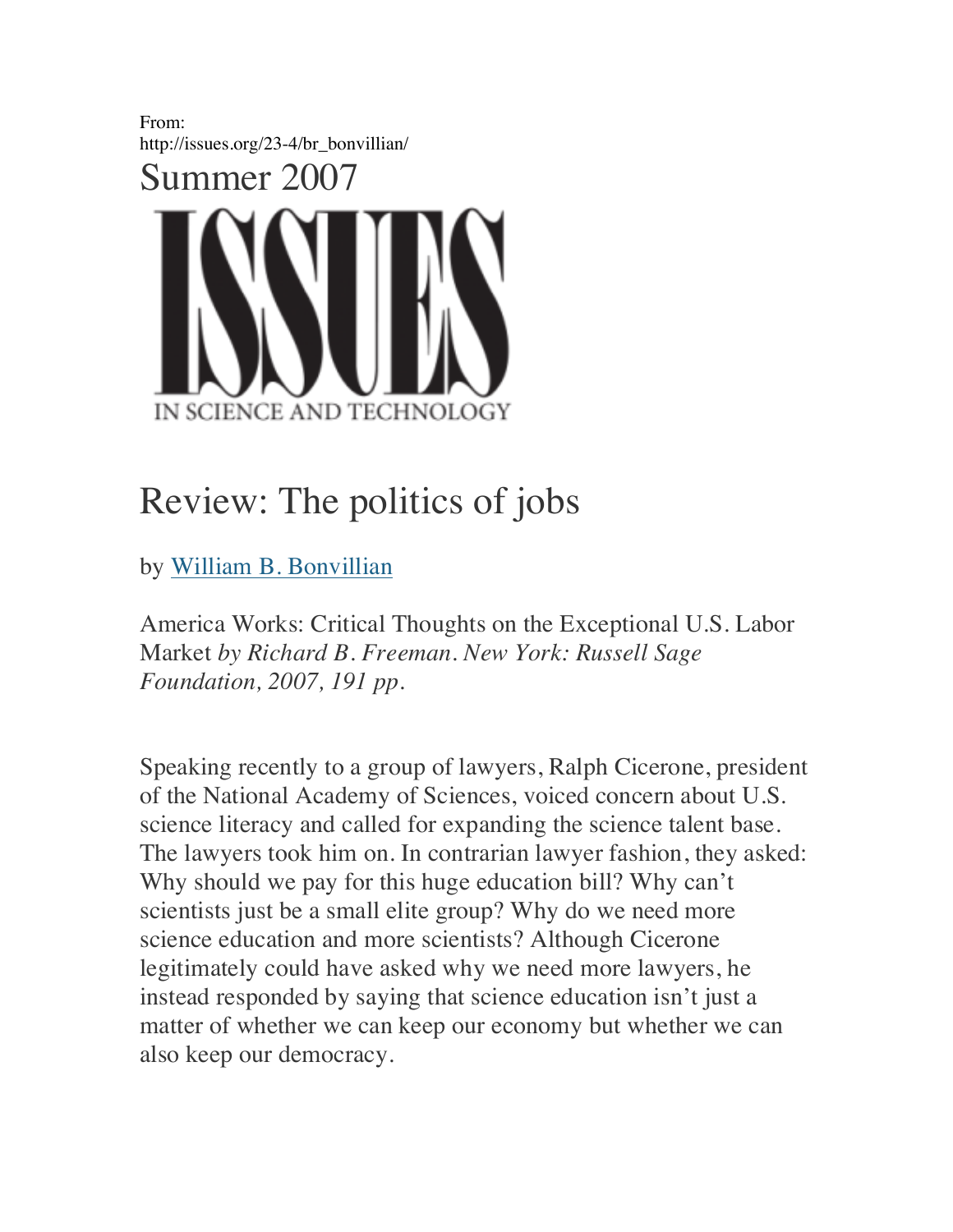

Richard Freeman implicitly asks the same question. A leading labor economist, Freeman respects the dynamism of the U.S. labor market, yet expresses fears about its disparities. He considers the U.S. labor market to be exceptional, because of its weak safety net and modest regulatory protections (in marked contrast to the extensive worker protections in Europe and Japan). Although the U.S. system has sparked remarkable job creation and productivity gains, it also has spawned painful income disparities. The bulk of Freeman's book focuses on the dark side and makes a reader wonder if economic inequities could undermine public faith in U.S. democracy.

Freeman aims to keep the dynamism but spread the wealth. He writes that the rise of a global economy and the emerging worldwide labor markets it has created are putting downward pressure on U.S. wages in more and more sectors. He notes the consequences of the decline of unionism and workers' corresponding loss of workplace influence. Looking at European precedents, he calls for extending collective bargaining settlements to non-unionized firms through a new form of worker association. He calls for a licensing system for corporate board members as a means to rein in boards that are so loyal to chief executive officers that they approve top executive pay scales derived from astronomy.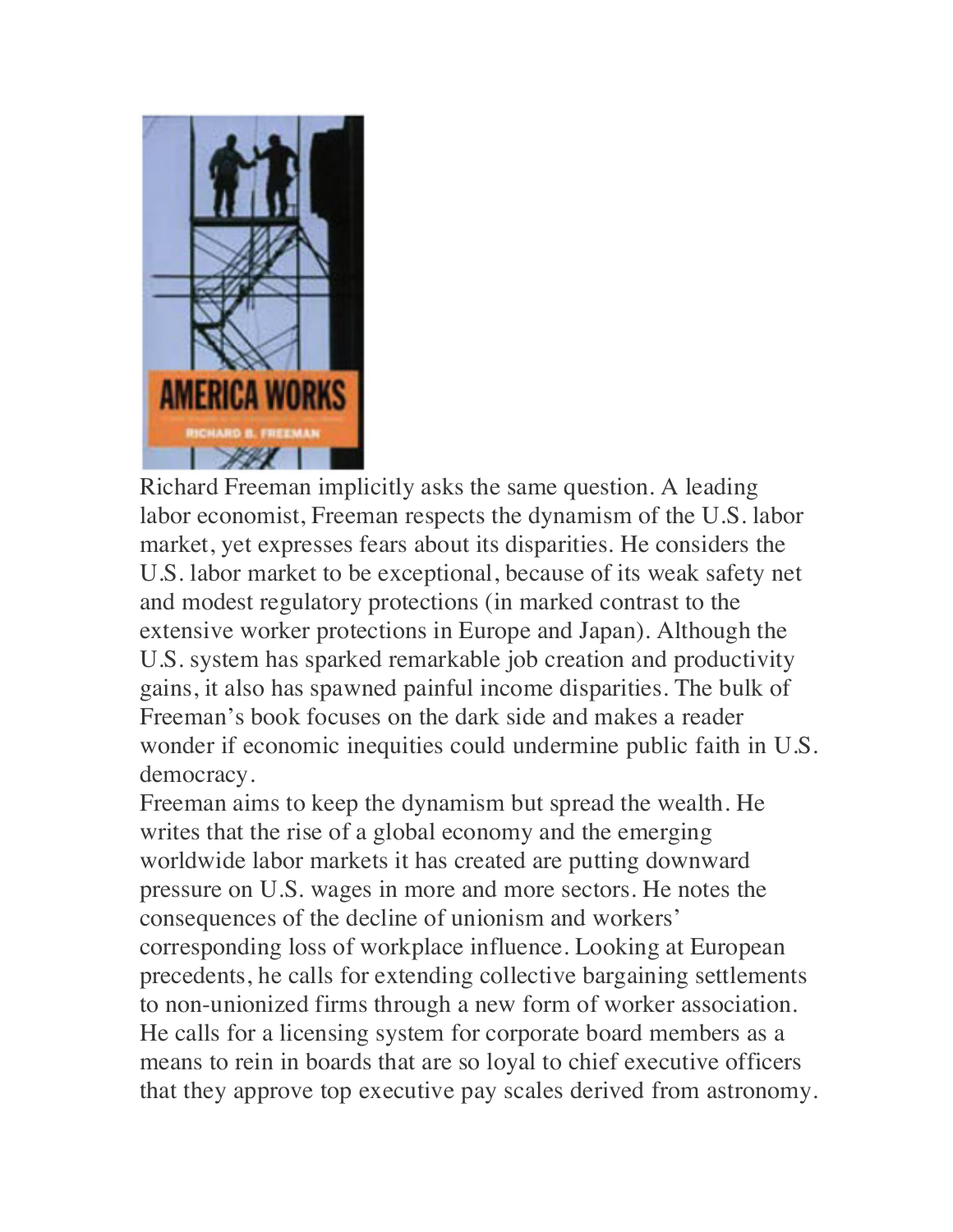And he wants a federal agency to push for employee ownership and workforce profit-sharing. The old left would call these measures at best half-hearted; conservatives will denounce them as destructive of the free labor market that is central to U.S. productivity growth.

At heart, though, Freeman embraces growth economics and economist Robert Solow's teaching that technological and related innovations create the vast share of economic growth. To keep the dynamism but mitigate its effects, there is no substitute for growth; to share more of the pie, there will have to be an expanding pie. The problem for Freeman is not continuing productivity gains but how to distribute the benefits of those gains more broadly. His formula is a familiar one from growth economics: Bolster R&D funding and increase the pool of research scientists and engineers through a new system of financial incentives.

Let's now return to the economic side of Cicerone's comment. Why is Freeman arguing that economic growth demands growing the science talent base? This, after all, is an argument that is now widely accepted. Brain scientist Steven Pinker recently called the U.S. failure during the past 20 years to increase scientific talent "unilateral competitive disarmament." Some 50 major reports from industry, government, and academia since 2002 have reached similar conclusions. In the world of white papers, 50 is a raging torrent. On May 1, 2007, the U.S. Senate, in a rare moment of bipartisan concurrence, voted 88 to 8 for legislation that follows Freeman's prescription: Raise R&D investment and spend billions on science and math education to expand the nation's supply of scientific talent. The House has embarked on a parallel path; on May 21, 2007, it passed a similar package of bills on its suspension calendar because there was so little dissent that a formal vote wasn't needed. Freeman's supposition is approaching common knowledge. But why will growing science talent grow an economy?

Freeman answers by pointing to a case study, China, which seems to think the question is settled. In the old North-South world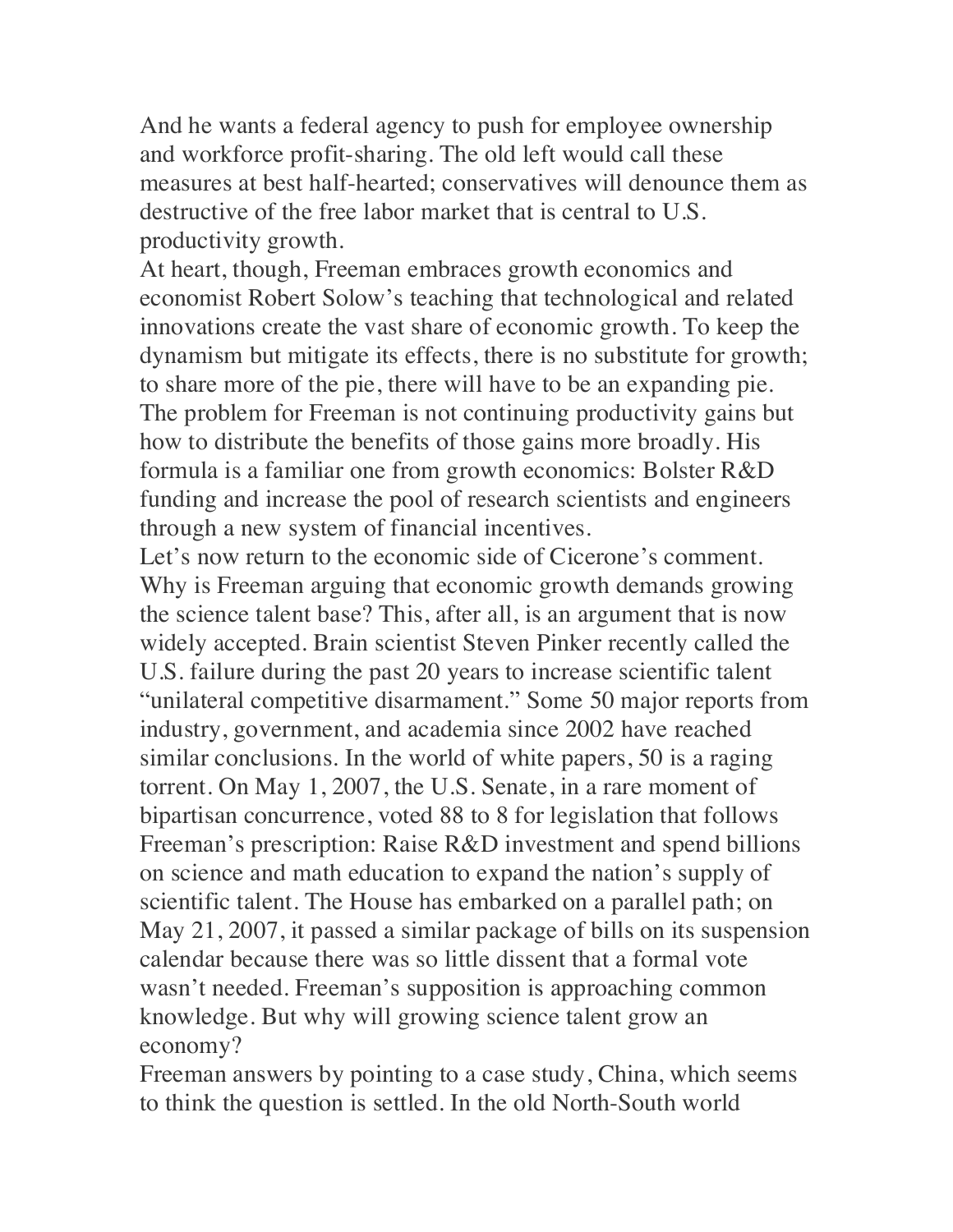economy model, advanced countries with highly skilled workers, led by scientists and technologists, produced cutting-edge innovations, whereas developing countries produced lowtechnology products. The North's high-tech monopoly commanded monopoly-like rents and therefore high wages for its skilled workers. Freeman argues that this North-South model is ending because nations such as China and India have figured out that developed countries are not the only ones that can have the skilled technical workforce needed to compete for innovation-led growth. Lower-income countries with large, poorly educated populations can nonetheless graduate large absolute numbers of scientists and engineers. He notes that growth is not tied simply to the number of scientists and engineers; it is tied to the number working on innovation problems. There has to be R&D as well as education. He follows economist Paul Romer's dictum that growth isn't causally linked just to human capital; it is human capital engaged in research. The nation that finds the most gold will be the one that fields the largest number of well-trained prospectors engaged in prospecting.

Freeman uses the phrase "human resource leapfrogging" to describe the process of moving up the technological innovation ladder by deploying large numbers of scientists and engineers engaged in technology. This approach uses scientific and technical talent to leapfrog from low-tech into high-tech and then into comparative economic advantage. Because China and India both have large low-wage workforces and large numbers of highly educated workers engaged in technology, they can leverage this low-cost/hightech combination to become powerful competitors to established advanced technology countries. Freeman notes that China is embarked on exactly this strategy: rapidly educating growing numbers of researchers, battling to improve education quality and create first-class universities, and multiplying R&D investment to engage that new talent. He acknowledges that although China has a long way to go in fulfilling this design, we have seen enough of its strategy and its corresponding growth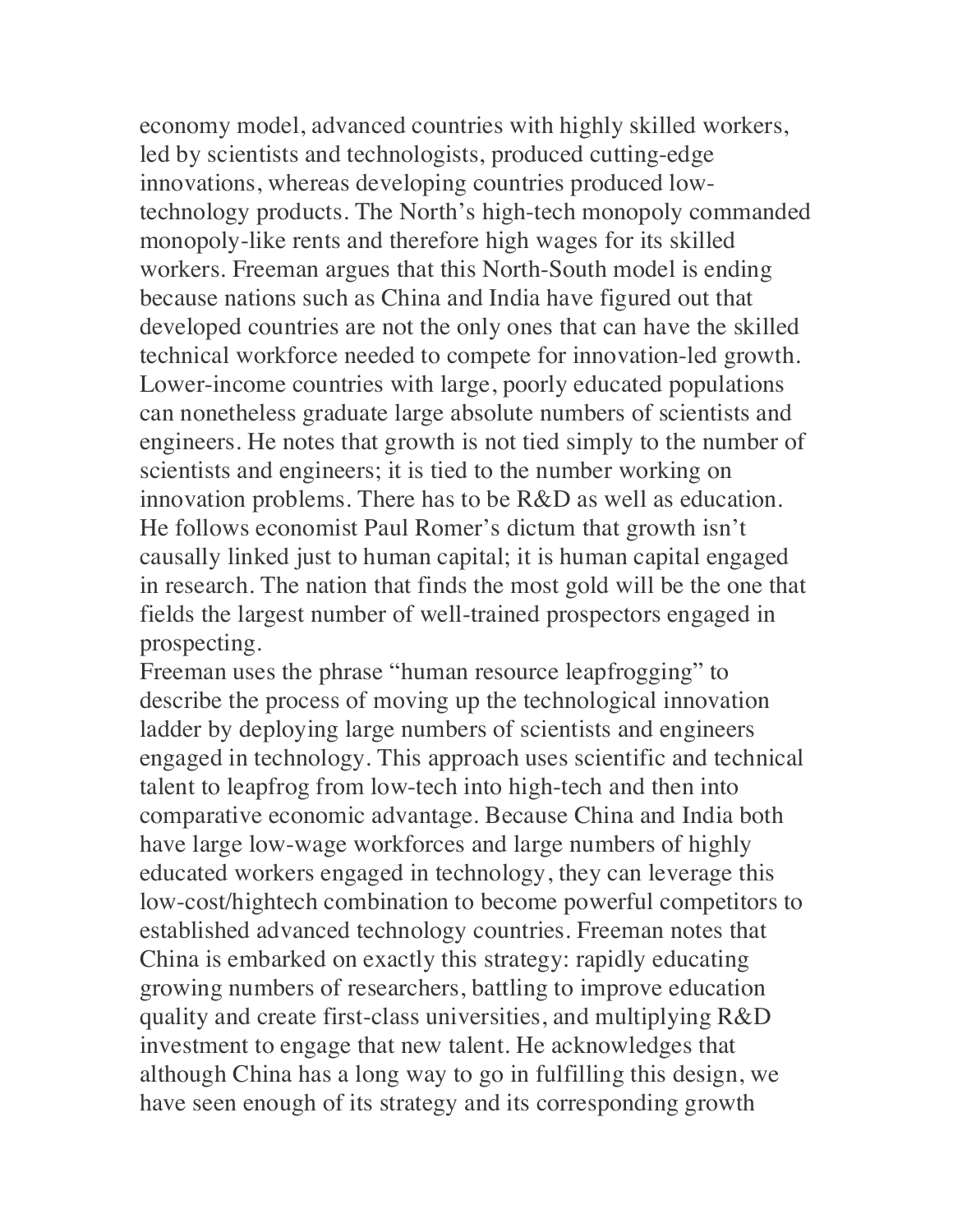curve to know that it is working. Like economist Paul Samuelson, Freeman concludes that comparative advantage in innovationbased goods and services, unlike comparative advantage in natural resources, is temporary; it can be seized by new innovators in the relentless pace of disruptive and destructive capitalism. What is the proper response? Because a county like China has such vast numbers in poverty, it will be many decades before it moves to anything like wage parity with the developed world. This makes for a radically more complicated competition than the United States faced with Japan and Germany, fellow high-wage nations, in the 1980s and 1990s. Now that an information technology–enabled global labor market is developing, downward pressure on U.S. wages will only grow. The only response, Freeman argues, is to innovate. "The challenge to U.S. policy-makers and firms is to invest in science and technology so that the country maintains comparative advantage in enough high-tech areas to keep it in the forefront of the world economy in the face of low-wage competitors," he writes.

LIKE ECONOMIST PAUL SAMUELSON, FREEMAN CONCLUDES THAT COMPARATIVE ADVANTAGE IN INNOVATION-BASED GOODS AND SERVICES, UNLIKE COMPARATIVE ADVANTAGE IN NATURAL RESOURCES, IS TEMPORARY.

\_\_\_\_\_\_\_\_\_\_\_\_\_\_\_\_\_\_\_\_\_\_\_\_\_\_\_\_\_\_\_\_\_\_\_\_\_\_\_\_\_\_\_\_\_\_\_\_\_\_\_\_\_

\_\_\_\_\_\_\_\_\_\_\_\_\_\_\_\_\_\_\_\_\_\_\_\_\_\_\_\_\_\_\_\_\_\_\_\_\_\_\_\_\_\_\_\_\_\_\_\_\_\_\_\_\_

The ties between the success of U.S. economic well-being and the success of its democracy have always been strong; U.S. democracy has long had a deep embrace of opportunity. Freeman's answer to the question the lawyers posed to Ralph Cicerone seems to be that if we want to keep a robust democracy, we will have to keep a strong economy as well; as Cicerone suggested, he sees economic opportunity as an anchor of democracy. Freeman argues that the size of our science talent base will have a lot to do with both.